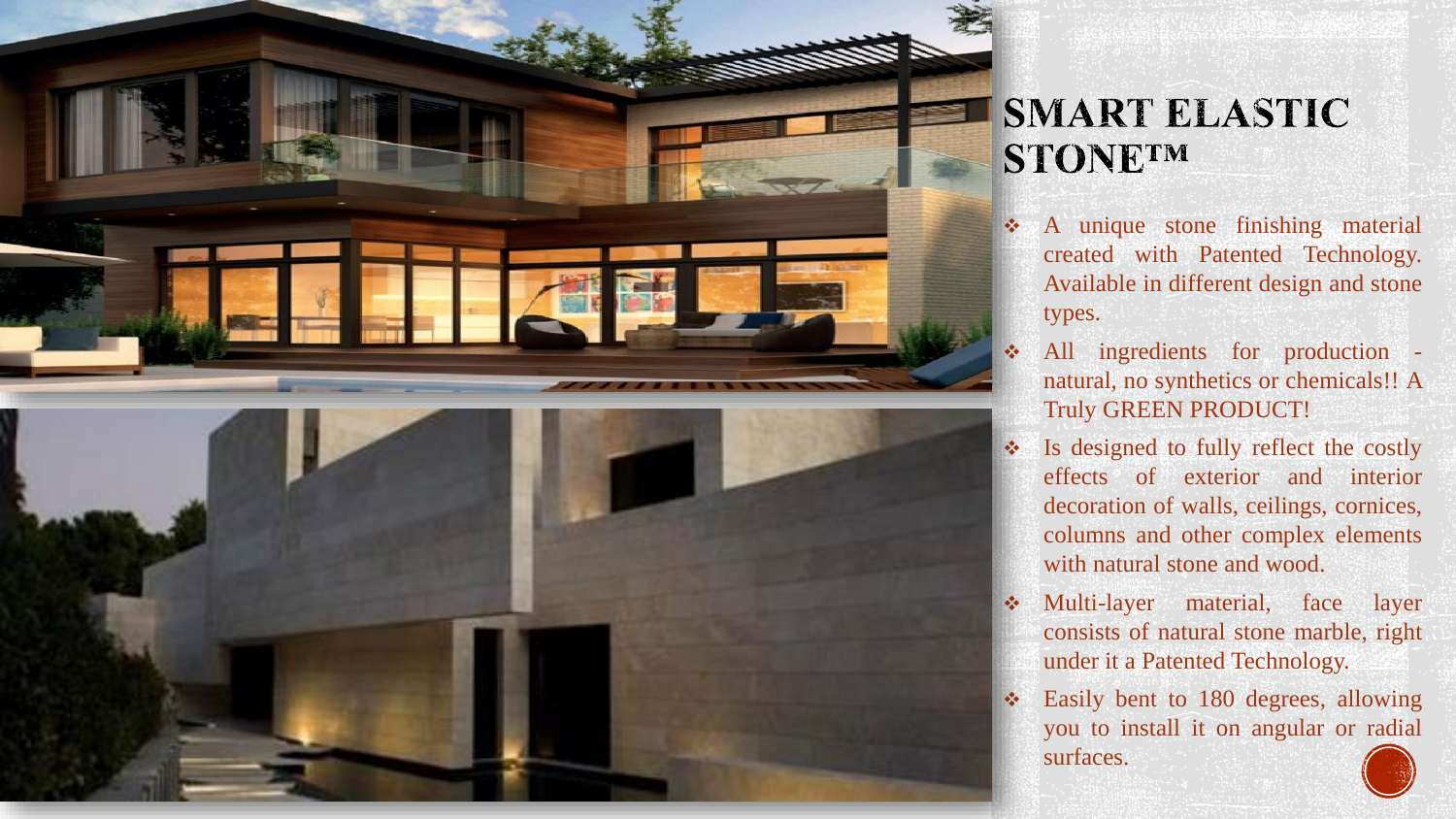# ELASTIC STONE VS. REGULAR STONE

#### **Elastic Stone**

- $\cdot$ Lightweight 2-2.5 kg/Sqm
- ❖Design Prep. No special calculations needed
- $\cdot$ Installation Quick and Easy
- $\triangle$ Safety There is no danger in case a piece comes loose
- $\cdot$ Impregnability Endures all weather conditions and ground movements
- $\cdot$ Transport & Storage Light and Thin. Easy to transport and store large quantities

#### **Regular Stone**

- $\cdot$ Heavy 5-25 kg/Sqm
- ❖Design Prep Require design planning and calculations. Costly frame work.
- $\cdot$ Installation Time consuming and requires special professionals
- ❖Safety Great strain on walls, possibility of falling and endangering lives.
- $\cdot$ Impregnability Possibility of cracks, breakaways in extreme weather, depreciation and ground movements.
- $\cdot$ Transport & Storage Heavy and bulky. High transportation cost and storage of small amount.